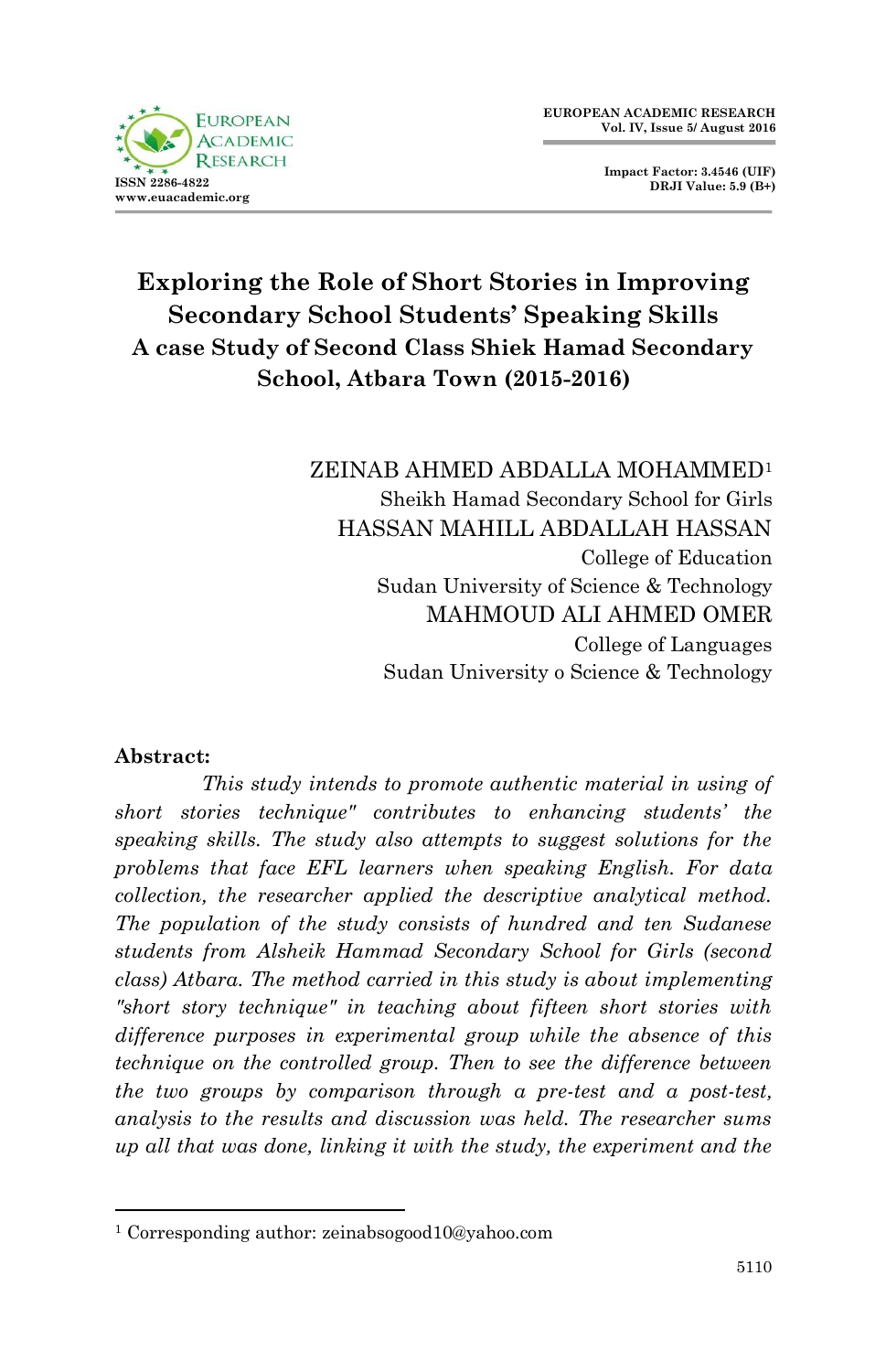*results expending it with promotion and recommendation to what would be applied at schools and suggestions for future studies.*

**Key words:** L1: The first language or mother-tongue. L2: The second or foreign language. EFL: English as a foreign language.

#### **SECTION ONE: PRELIMINARIES**

#### **1.1 Introduction:**

It is well known that a person gains all his knowledge from his surrounding through stories. In the past stories were spoken and transferred from one generation to another through songs and narration. The study of short stories does not only enrich understanding of the human experience and values, but also enhances the learners power of imagination and critical as well as creative abilities. In this regard short story is considered to be the core of language learning. Therefore, studying short stories helps students develop their speaking ability and improves their pronunciation. It stimulates supplementary activity to analytical explanations and exercises. In the EFL classroom, studying short stories provides an easy and relevant way to include at least some aspects of pronunciation of different words before and during the teaching process because the teacher works as model for them. In other words short story is often rich. It develops students' interactive abilities. Students enjoy it and it is fun. It is also highly valued. It encourages students to talk about their opinions and feelings. This process enhances the learners different languages skills. Literature divided into non-fiction (poetry and drama …. etc) and fiction (novel and short story).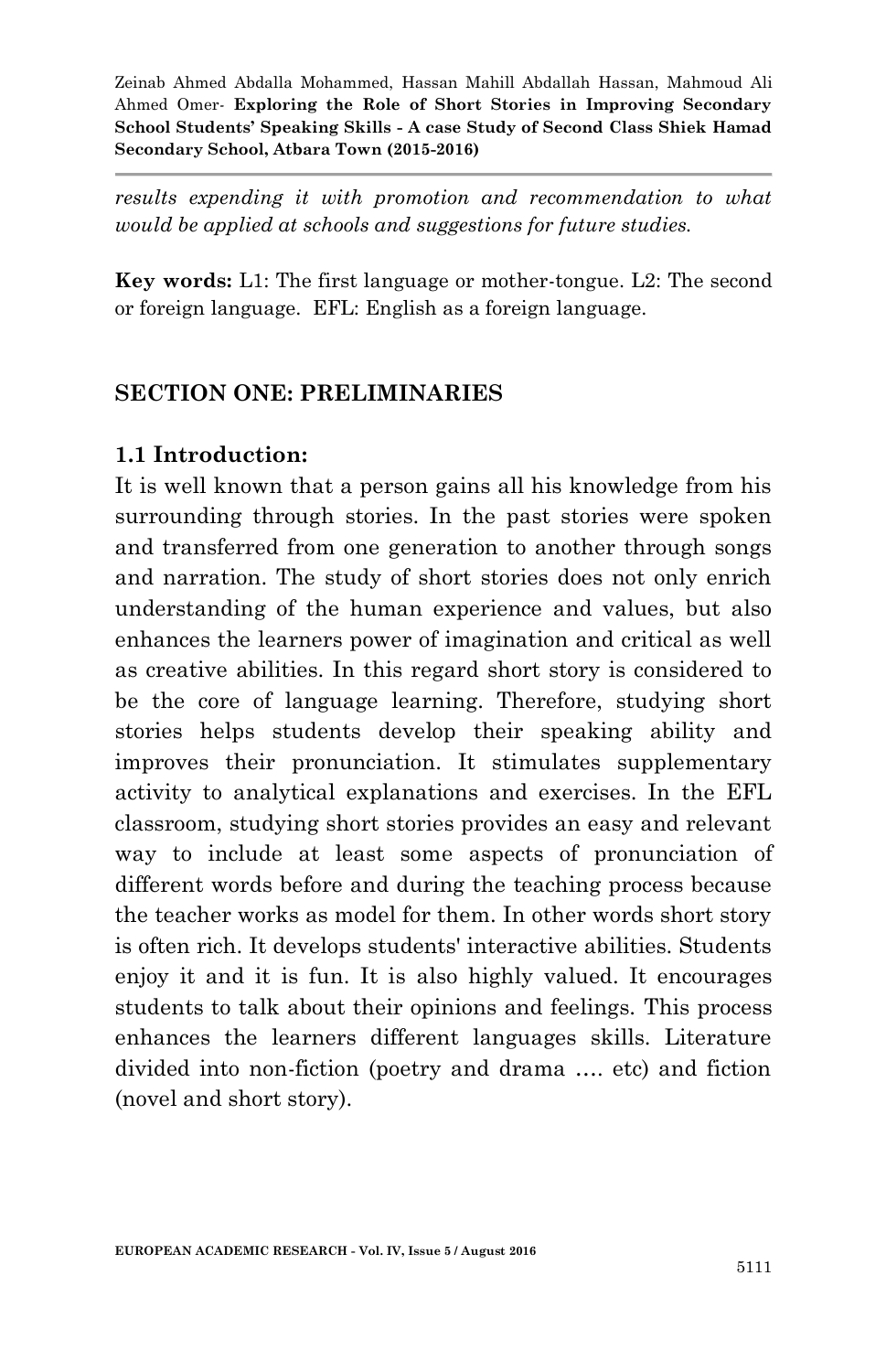**1.2 Statement of the Problem:** This study attempts to explore the impact of short stories in improving secondary schools students' speaking skills.

**1.3 Aims of the study:** This study aims at:

- a. Stating to what extent can Sudanese learners of English benefits from using of short stories in teaching the speaking skills.
- b. Selecting better and enjoyable short stories that have a variety of choices for different interest and entertainment to motivate the students.

**1.4 Significance of the Study: -** Using of short stories in teaching promotes students' motivation and this makes them more interesting in classroom participation.

**1.5 Research Questions:** What benefits does the short story play in enhancing the speaking skills for EFL learners?

**1.6 Research Hypothesis:** Short story plays a vital role in improving EFL learners' speaking skills.

### **SECTION TWO: A GENERAL SURVEY**

Literature is divided into non – fiction (poetry and drama ….etc.) and fiction (novel and short stories)

**2.1 Definition of Novel:-** Novel is an extended work of prose of fiction, so it is work of imagination. Fiction means story or something made up, but is not made up by of actual events, happenings or people. It is a long story. A novel is quite lengthy, 150 pages or more. It describes human lives at large. In it the novelist tells the reader his or her personal life. In other words it reflects human life in the whole world around us, so it imitates real life.. *"The English novel effectively starts in*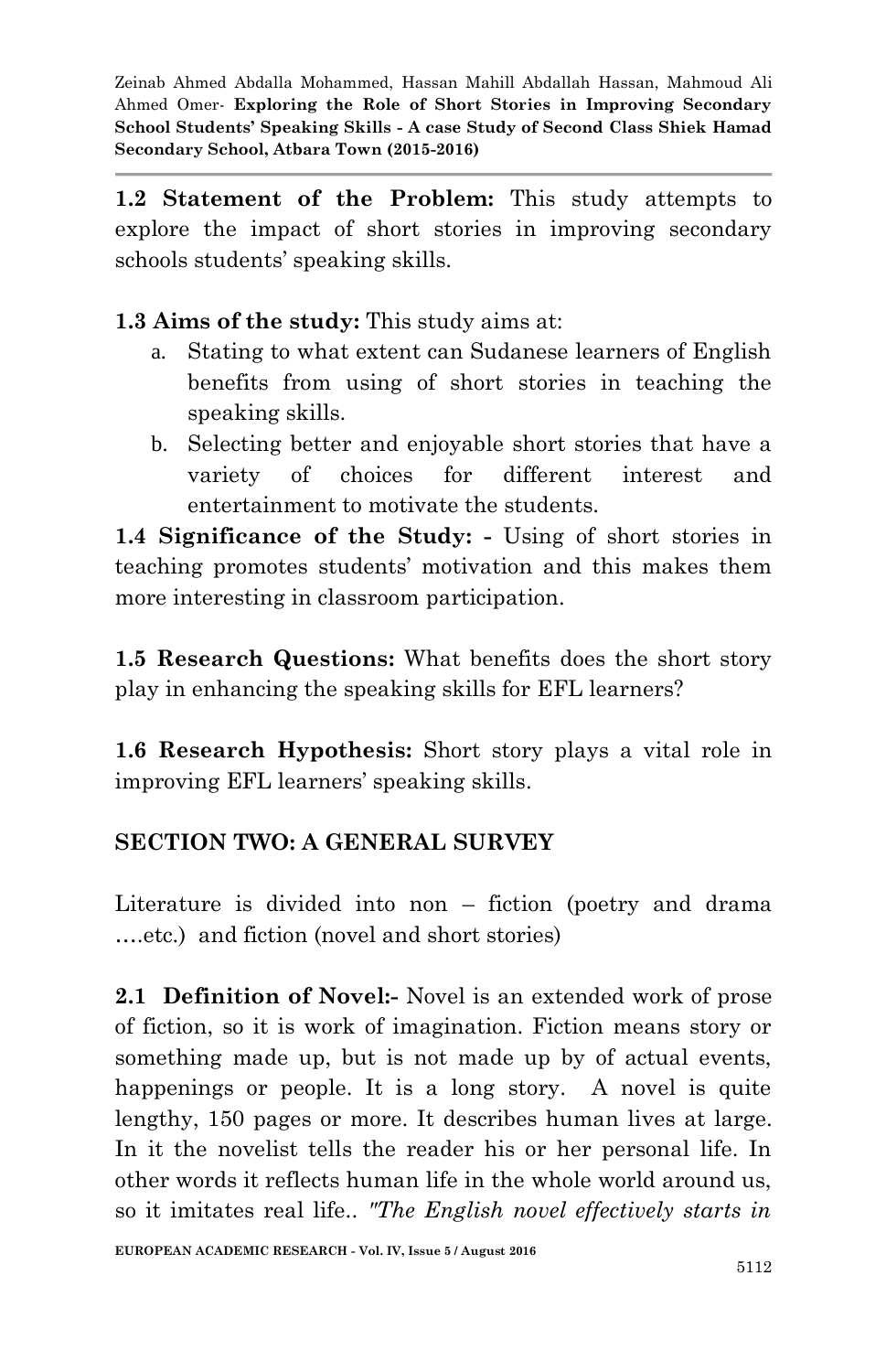*the eighteenth century with Daniel Defoe."* Martin Stephen: (p: 110). A novel is usually interesting in a way that readers want to continue to read it. An unusual event may happen that is totally unexpected.

### **2-2 Novellas:**

What is the difference between novel and Novella? Novels have more characters and more themes and a longer timeline .Novella on the other hand, often have just a few characters, a limited number of themes and a shorter timeline. Generally, novels are longer than 200 pages and novellas are shorter than 200 pages.

**2.3 Definition of Short Story:** Is a short work of literature usually written in narrative prose. It is based on a series of events that make up the story. In other words it is very short form of prose fiction. It usually narrates a limited number of events with concentration on a single aim with one plot. It often involves a small number of characters. . It has a beginning, middle and end. Each story has its own single simple plot. The short story has a setting, central character, action and takes single place during a short of time, such as an hour, few hours, and a day. For example, Ernest Hemingway's "Hills like White Elephants" is a short story based on a conversation that takes place on a single day. The writer of a short story avoids unnecessary repetition and detailed descriptions because the short story demands economy and conciseness.

The most of literary criticism on short story concentrates on the ways or the techniques of writing. Many and often the best of the technical works, advice the young reader to be aware of different devices used by the skilled writer on" how to write stories" for the young writer, and not serious critical material. The two words, "sketch" and "tale" were generally used in the nineteenth century. In the United States alone there were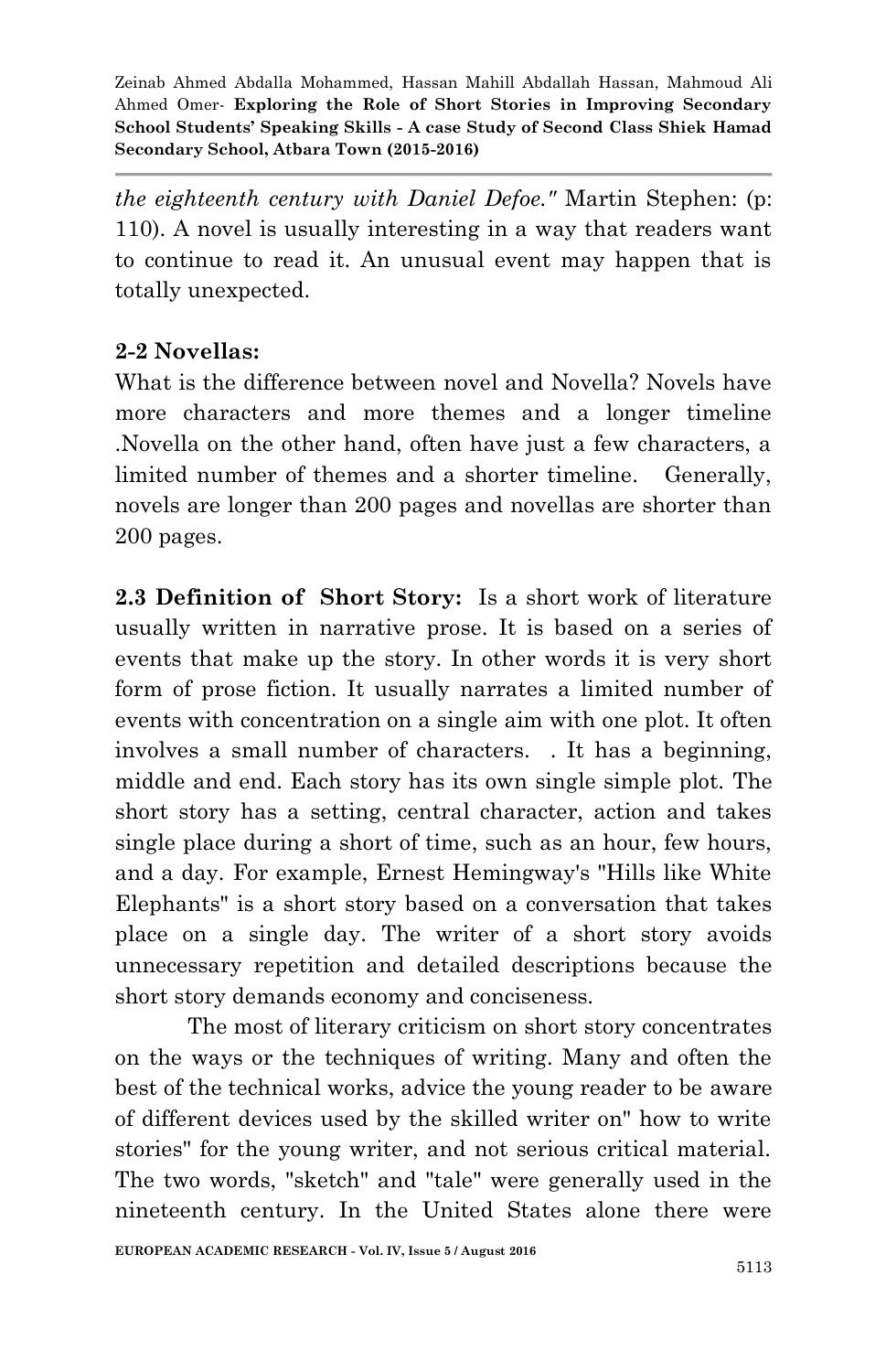hundreds of books claiming to be collections of sketches, others were collections of tales. What is the difference between these two terms? Tale is much older than sketch. They are frequently fully understood only by member of the particular culture to which they belong. A tale is a medium through which a culture speaks to itself. In other words the old speak to the young through tales. The sketch by contrast, is intercultural depicting some phenomenon of one culture for the benefit or pleasure of a second culture. Factual and journalistic, in essence the sketch is more descriptive and less narrative or dramatic than the tale. Moreover, the sketch by nature is indicative, incomplete. The tale is often exaggerated. In addition the sketch is written but the tale is spoken. That means the sketch writer can have, his eye on his subject but the tale refers to the events happened in the past. The tale was the only kind of short story until the 16th century, when a rising middle class interest in social realism on the one hand and in foreign lands on the other put a present on sketches of subcultures and foreign regions. Elements of the tale with elements of the sketch were combined by certain writers – those one might call the "fathers" of the modern story, examples: Nikolay Gogole, Hawthorne, E.T.A.Hoffmann, Heinrich von Kleist, Prosper 'Merim'ee, Poe – in the 19th century. Therefore, the modern short story then ranges between the highly imaginative tale and the photographic sketch and in some ways draws on both.

The short stories of Ernest Hemingway may often get their strengthen from traditional mythic, he used, for examples (fish, water, wounds ……….etc.). But they are more closely related to the sketch than to the tale. In contrast to him William Faulkner who's his stories more closely resemble the tale. Both his language and his subject matter are rich traditional material (the past). The modern short story is a unification of sketch and tale today. It is scarcely debatable,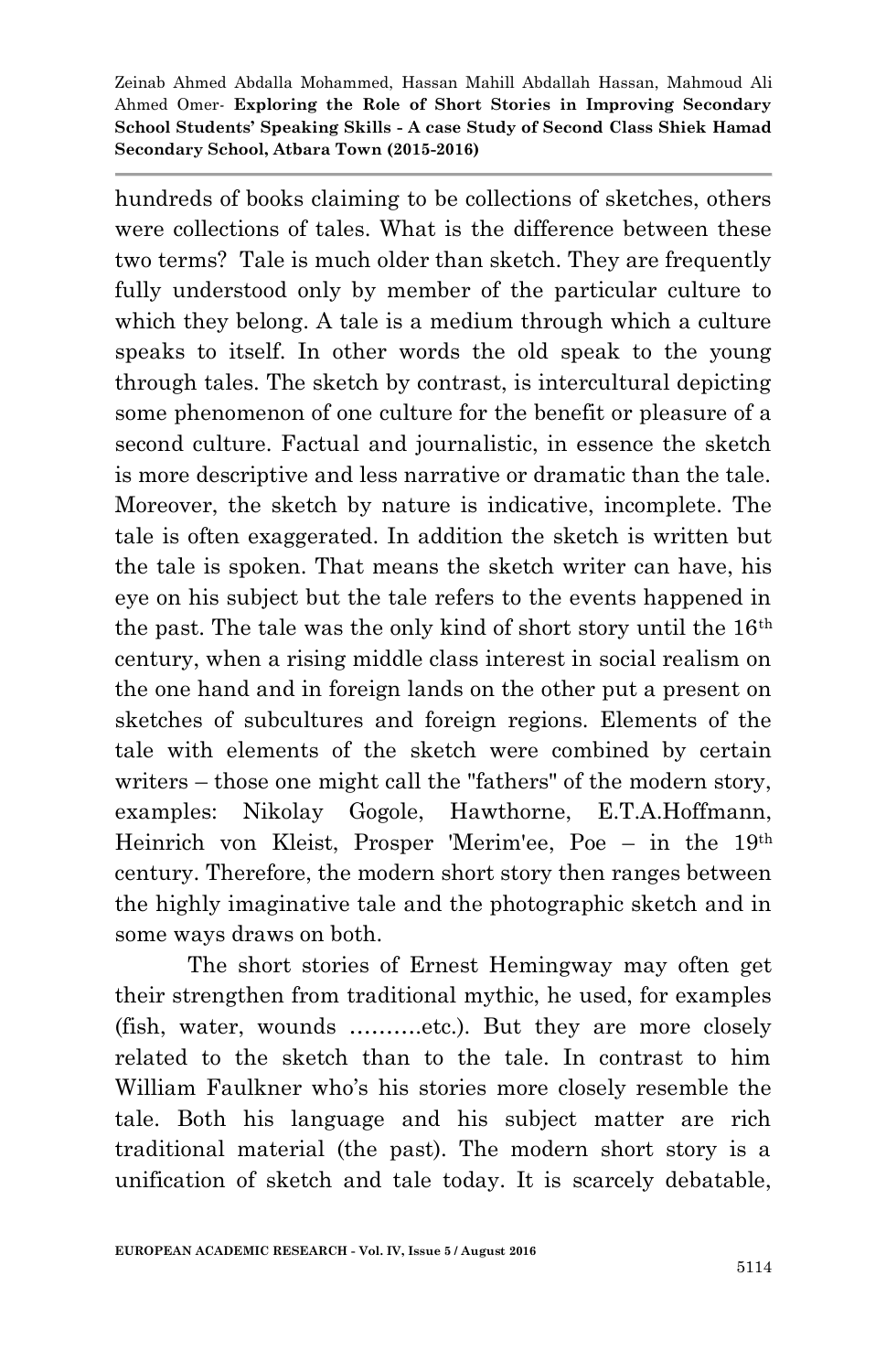clear, distinguishable, and independent and its writing style is still developing.

**2.4 Elements of Short Story :**Important Elements of a Short Story are: Plot, setting, Character, conflict and theme.

**2.4.1 Plot :** A plot is a series of events and characters actions that relate to the central conflict. In other words the plot is how the writer arranges events to develop his basic idea. It is the sequence of events in a story or play. The plot is a planned, logical series of events having a beginning, middle and end. The short story usually has one plot, so it can be read in one sitting. There are five essential parts of plot:

**a) Introduction:** The beginning of the story where the characters and the setting is shown.

**b) Rising Action:** This is where the events in the story become complicated and the conflict in the story is shown (events between the introduction and climax)

**c) Climax:** This is the highest point of interest and the turning point of the story. The reader wonders what will happen next; will the problem be solved or not?

**d) Falling action:** The complicated events begin to resolve themselves. The reader knows what has happened next and if the problem was solved or not.

**e) Denouement:** This is the conclusion or in other words it means that at the end of the story how the problem is solved.

**2.4.2 Setting:-** The setting of a short story is the time and place where it happens. For some stories the setting is very important while for others it is not. There are some aspects of a story' setting to consider when examining how setting contributes to a story as the following: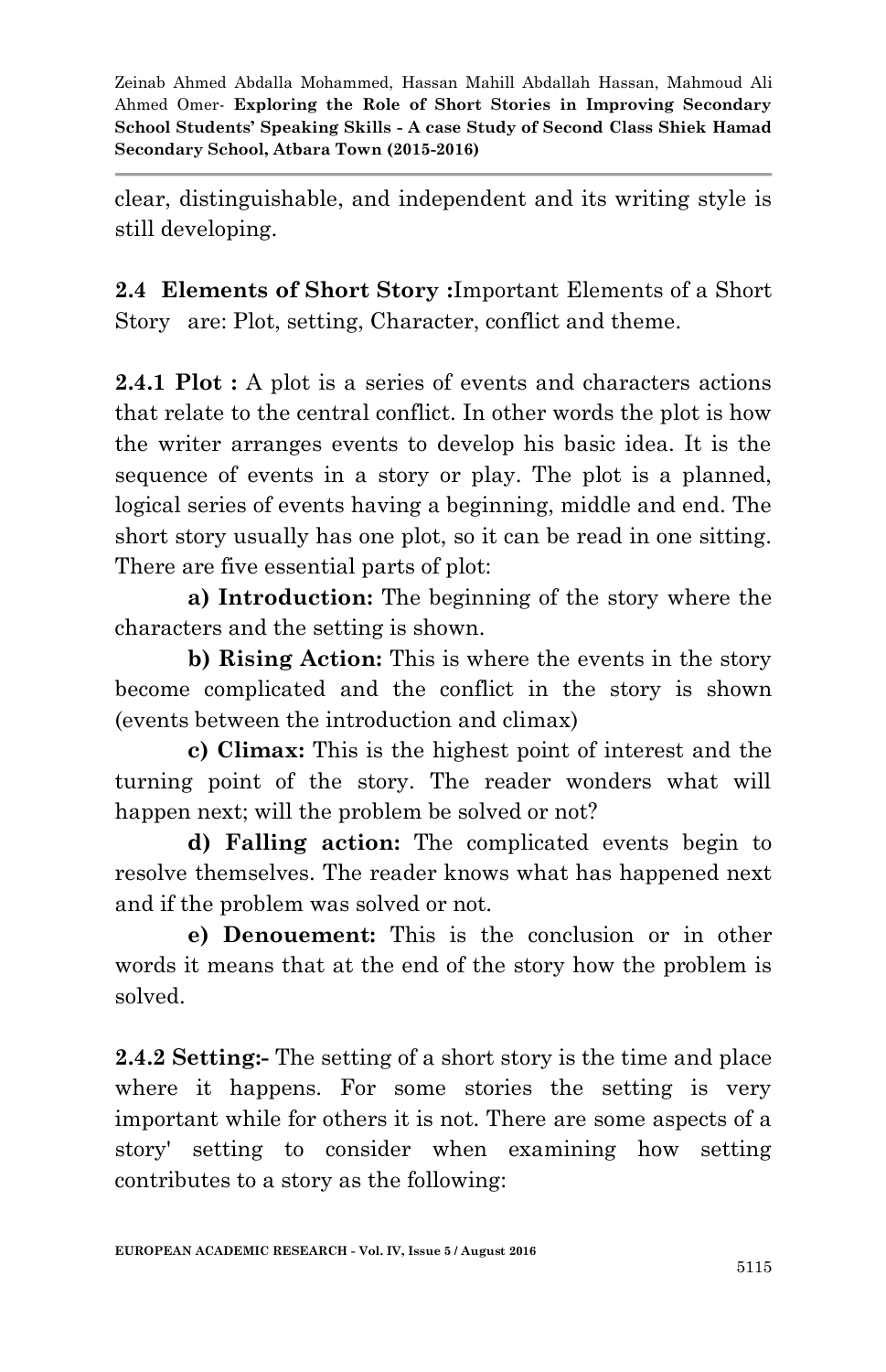**a)Place:** Geographical location. Where is the action of the story taking place?

**b)Time :** When is the story taking time ( historical period – time of day, year ) .

**c) Seasons or weather conditions:** is it rainy, sunny, and stormy? ….. etc.

**d) Social conditions:** What is the daily life of the characters like? Does the story contain local colour (writing that focuses on the speech, dress, customs, etc. of a particular place)?

**e) Mood or atmosphere:** What feeling is created at the beginning of the story? Is it bright and cheerful or dark and frightening?

**2.4.3 Character:** A Character is a person, or sometimes even an animal, who takes part in the action of a short story or other literary work . There are two meanings for the word character: (1) The person in a work of fiction: Persons in a work of fiction are Antagonist and Protagonist. Short stories use few characters .One character is clearly central to the story with all major events having some importance to this character- he/she is the Protagonist. The opposite of the main character is called the Antagonist. (2)The characteristics of a person: In order for story to seem real to the reader its characters must seem real. Characterization is information the writer gives the reader about the characters themselves. The writer may reveal a character in several ways:- a) His / her physical appearance. b) What he / she say, think feels and dreams. c) What he / she do or does not do. d) What others say about him / her and how others react to him / her characters are satisfying if they are: consistent, motivated, and lifelike (resemble real people). Characters are: (1) Individual - round, many sided and complex personalities. (2) Developing – dynamic, many sided personalities that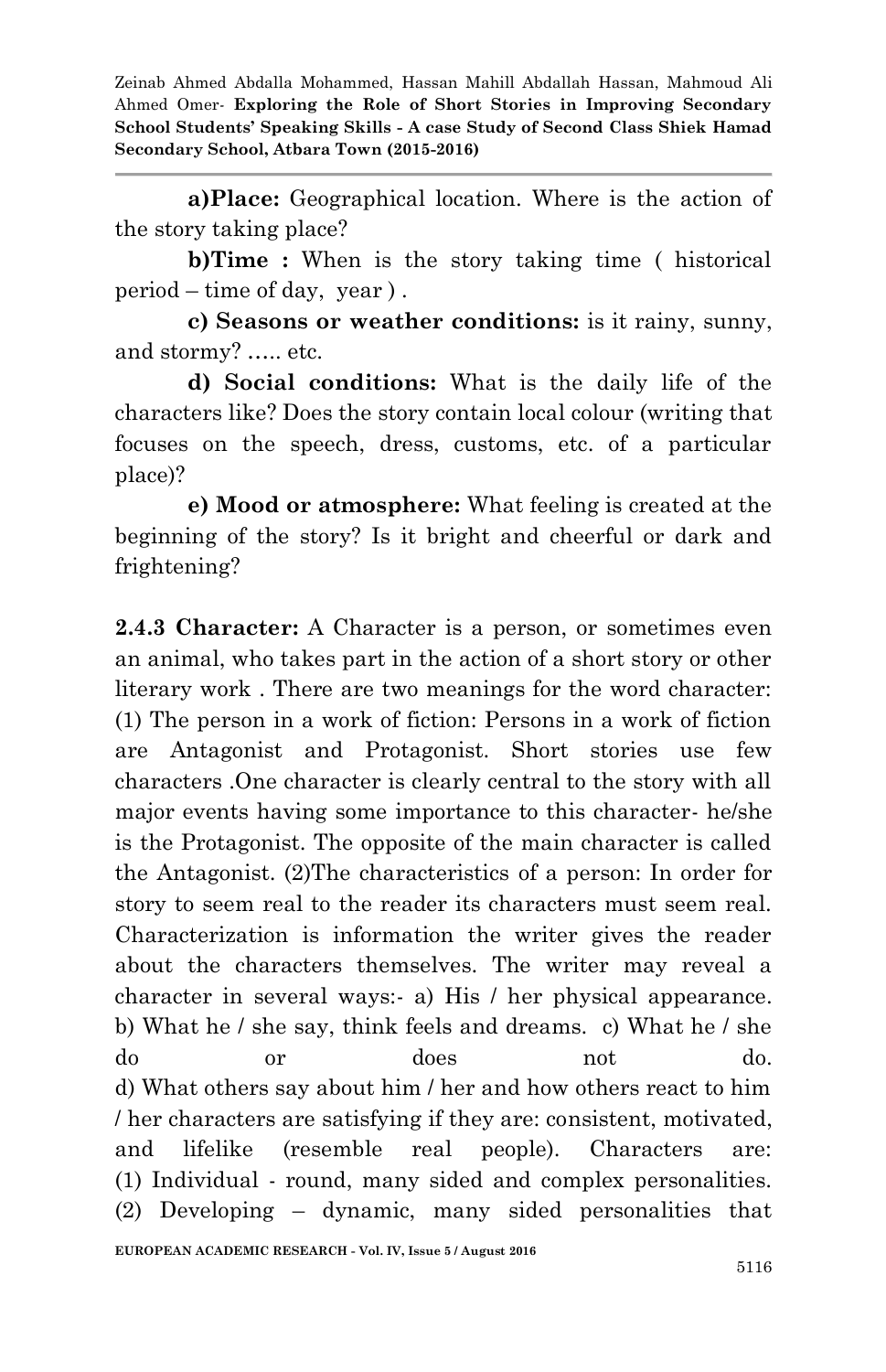change, for better or worse, by the end of the story. (3) Static – Stereotype, have one or two characteristics that never change and are emphasized e.g. brilliant detective, cruel stepmother…..etc.

**2.4.4 Conflict:** The conflict is a struggle between people or things in a short story. Conflict is essential to plot, without it there is no plot. It is the contrast of forces which ties one incident to another and makes the plot move. Conflict is not merely limited to open arguments; rather it is any form of contrast that faces the main character. Within a short story there may be only one central struggle, or there may be one dominant struggle with many minor ones. There are two types of conflict: External and internal**.** There are four kinds of conflict: (1) Man vs. Man (Physical); the leading character struggles with His physical strength against other men, forces of nature, or animals. (2) Man vs. Circumstances (classical) :The leading character struggles against fate, or the circumstances of life facing him / her. (3) Man vs. Society (social): The leading character struggles against ideas, practices, or customs of other people. (4) Man vs. Himself / Herself (psychological): The leading character struggles with himself/ herself; with his / her own soul, ideas of right or wrong, physical limitations, choices, etc.

**2.4.5 Theme:** The theme is the central idea of a story. The theme maybe the writer's thoughts about a topic or view of human nature. The title of the short story usually points to what the writer is saying and he may use various figures of speech to emphasize his theme, such as : simile, metaphor, symbol, irony, allusion ……….etc.

**2.5 Using Short stories to improve EFL learners' speaking skill :** For most people the ability to speak a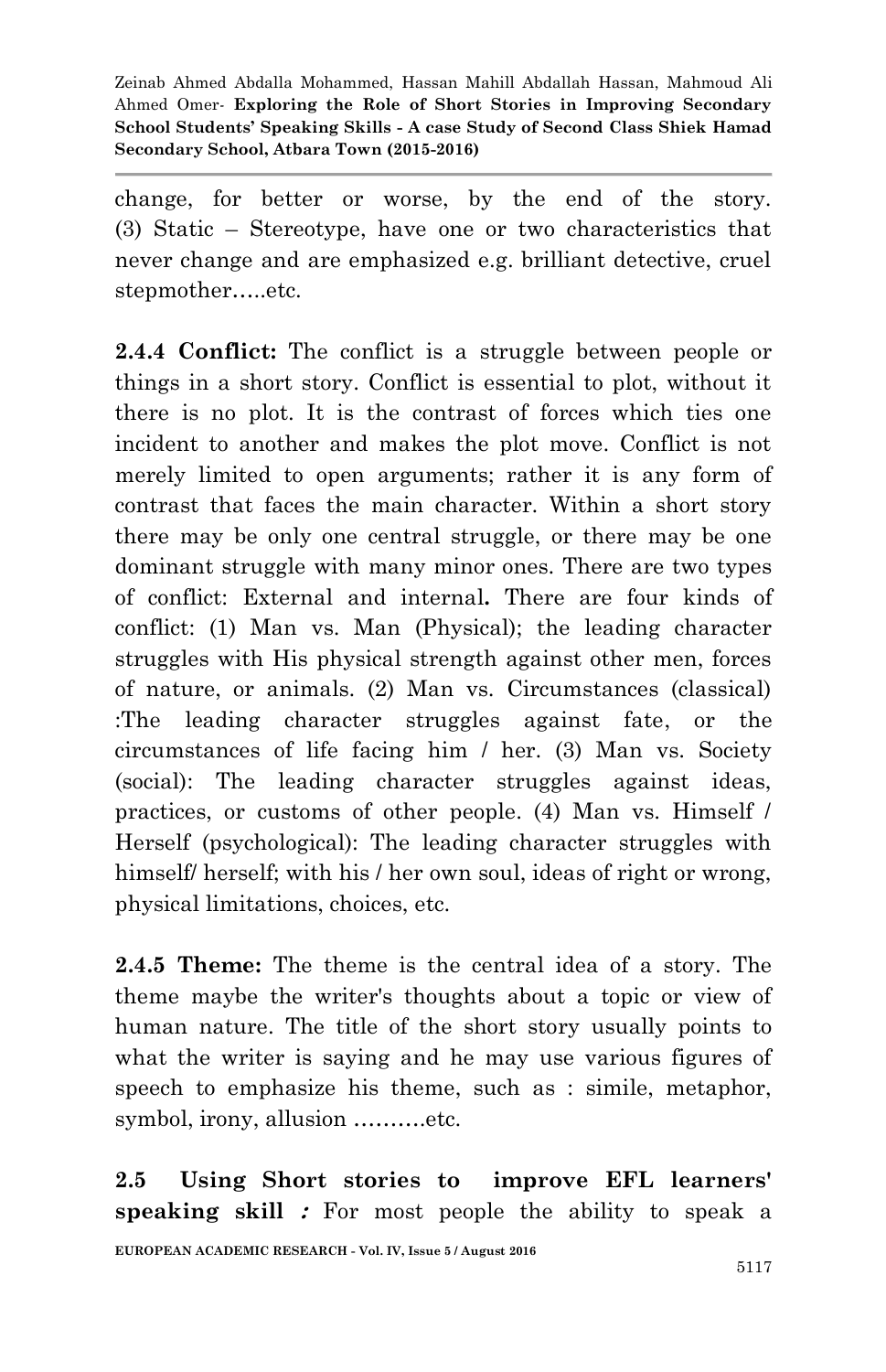language is synonymous with knowing that language since speech is the most basic means of human communication. Bailey and Savage ( 1994 ) believed that " *Speaking in a second / foreign language has often viewed as the most demanding of the four skills***."** Chastain ( 1988 ) stated that like any language skill, foreign language learners need explicit instructions in speaking. Language students need to learn to speak the language in order to communicate with each other. Speaking supplies a change of pace in the classroom routine. Short story as a multi- dimensional literary genre can be profitably utilized in the acquiring different language skills**.** The short story has characterized by some features: It's brevity, modernity and variety make it appealing and interesting to language learners**.** Bouache ( 2010 ) argued that since the primary function of short stories is to entertain and inform , they keep interest alive in the classroom and motivate students, they have factual ( real ) and cultural values. They create a comfortable atmosphere and a good environment and enjoyable. Every student will create her/ his own setting, characters, physical appearance and relating them to her / his own reality and experience to that of the story, thanks to her/ his background knowledge. Short story is motivating material and ha general educational value . It helps student s to understand another culture. Furthermore, it is stimulus for language acquisition. It develops students' interpretative abilities. Students enjoy it and it is fun. Moreover, it is highly valued and has a high status expands students' language awareness. In additions, it encourages students to talk about their opinions and feelings **.** In short, using short story in the EFL classroom provides many advantages for language learners ( Lazar,1993)**.** Short stories at the intermediate stages of language learning could be beneficial since literature has the quality of being universal and short stories will allow the teacher to deal with human problems.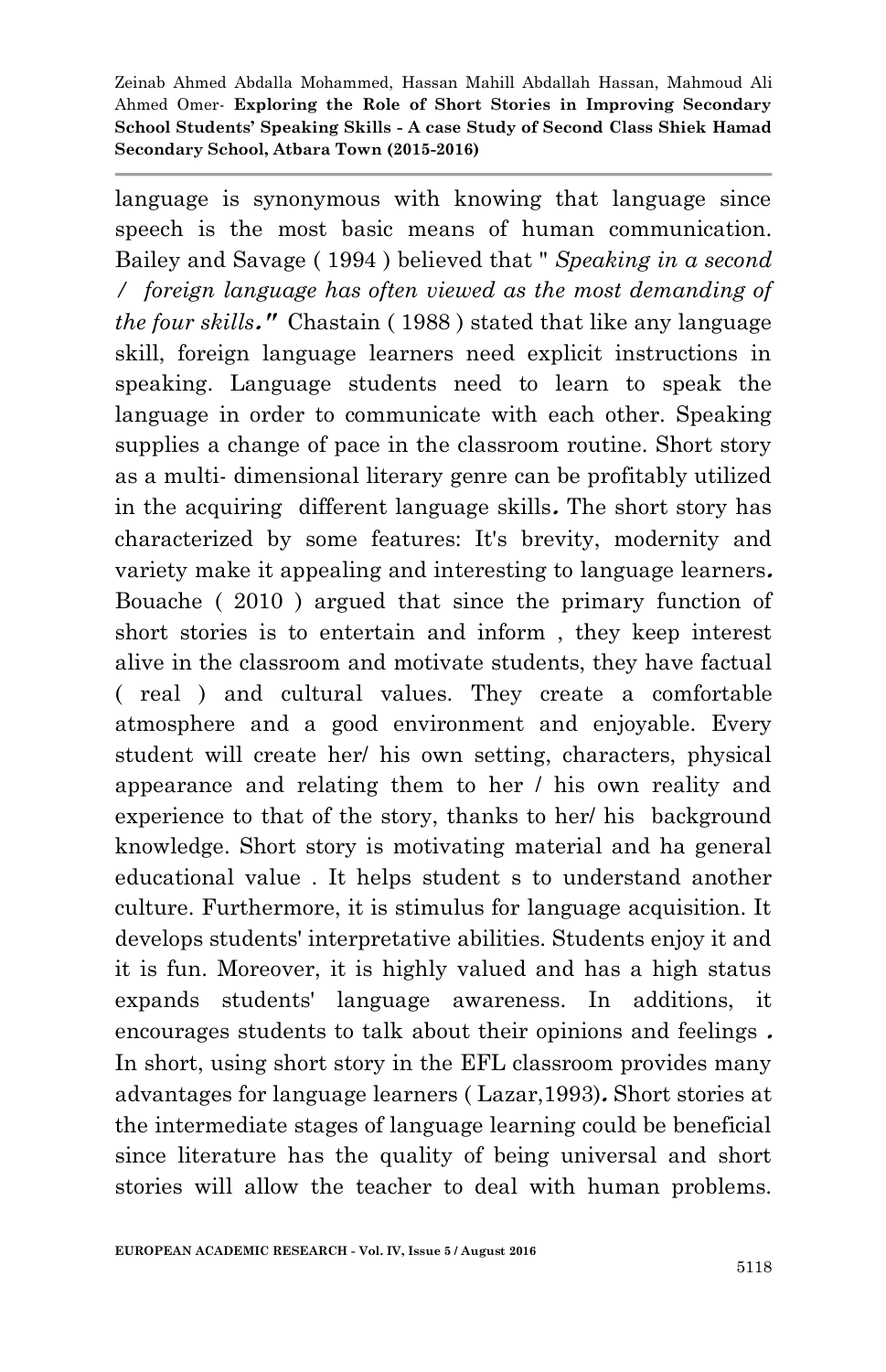Students voice their feelings about many issues and are earnestly look for the information that could promote a better understanding of the world in which we human beings live. Moreover, he is expressing his feelings about an issue he will get involved in the topic which he intends to see as important and will like to spend a great deal of time on it. It is quite natural for human nature to communicate through narration a sequence of actions that could be interesting and sometimes motivating too (Maibodi,2008). There are many reasons for using short stories in educational context. Among different ways of using short stories in the classroom including reading short story books and listening to short stories. Storytelling can also be mentioned as a one way of using short stories for teaching purpose**.** Storytelling is the oldest form of education. Cultures have always told tales as a way of passing down beliefs, traditions and history to future generations. Stories are at the core of all that makes us human**.** Stories are the way we store information in the brain. A list of facts may be forgotten, but stories are remembered . Stories help students to organize information, and tie content together**.** Stories go straight to the heart. Because students are emotionally involved and truly enjoy storytelling, it can help to create a positive attitude toward the learning process**.** Stories teach lessons. Stories are excellent tools for teaching about desirable behaviors and strengthening character **.** Storytelling develops listening skills. Storytelling helps students develop concentration, and the pure pleasure that they experience while listening to a story helps them to associate listening with enjoyment**.** Stories act as a humanizing element. They help to counteract the increasing emphasis on technology at home and in school**.** Telling stories from around the world creates an awareness and appreciation of different cultures**.** Storytelling by teachers motivates students to tell stories. Students recognize storytelling to be an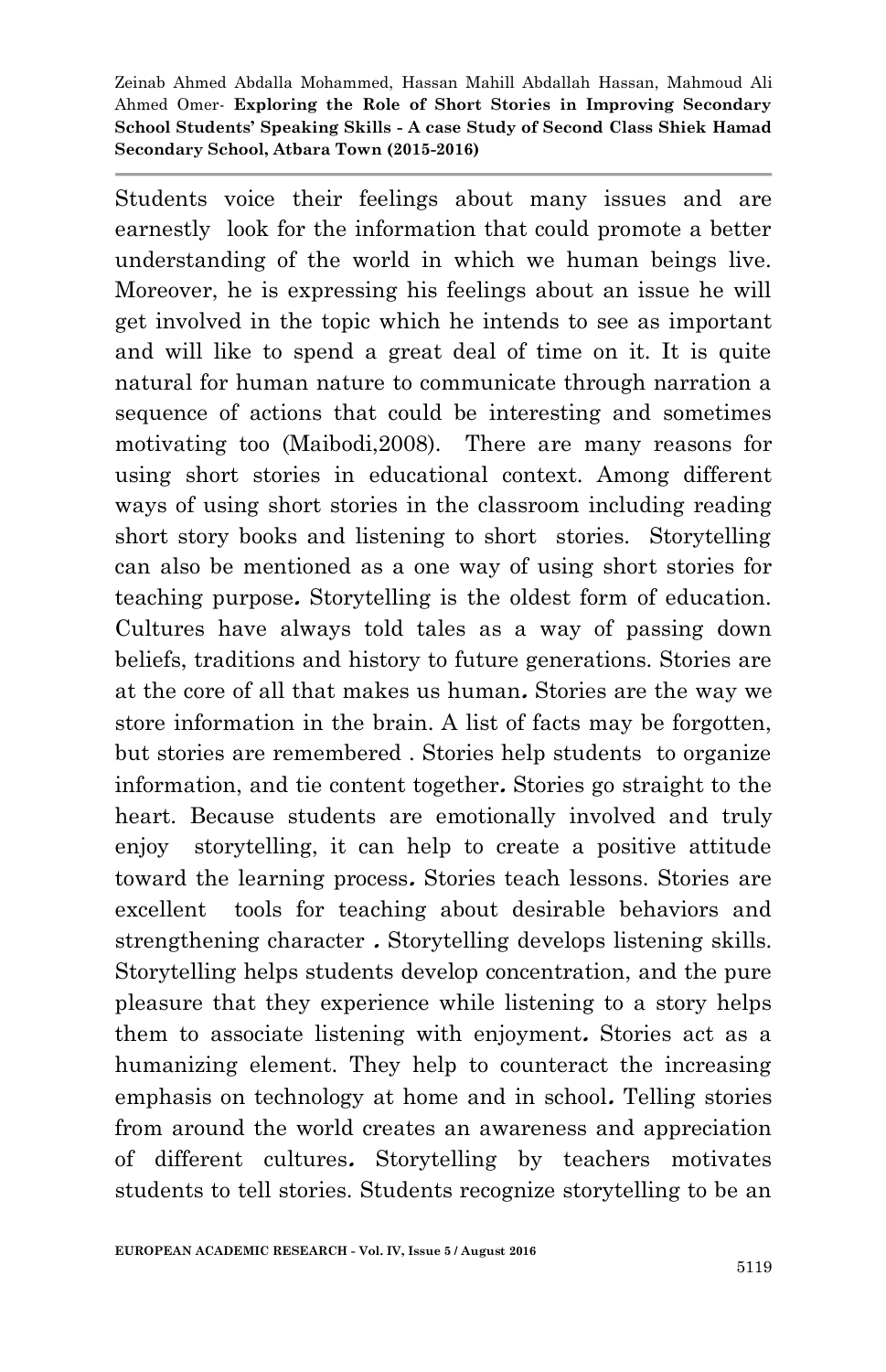authentic activity, and a skill that is well- worth acquiring. We have found this to be true whether they are telling world tales, work by other authors, or their own stories**.** In short, the aim of this study is using short stories to investigate speaking skills' problems at Secondary Level. In this regard, one of the most crucial ways of enhancing this may be use of meaningful and interesting contexts of short stories**.**

## **2.6 Benefits of Using Short Stories in Teaching:-**

There are several benefits of using short stories in teaching English in foreign / second language .These include cultural and higher- order thinking benefits, motivational, literary. However, before teachers look at these benefits, they need to reminded of one benefit that all instructors should take advantage of, reinforcement of skills**.**

### **•Reinforcing the skills-:**

Short stories allow instructors to teach the four skills to all levels of language proficiency. Murdoch ( 2002 ) indicates that : *" Short stories can, if selected and exploited appropriately, provide quality text content which will greatly enhance English Language Teaching courses for learners at intermediate levels of proficiency"* ( P. 9 ). He explains why stories should be used to reinforce ELT by discussing activities instructors can create such as writing and acting out dialogues . Instructors can create a variety of writing activities to help students to develop their writing skills. They can ask students to write dialogues (Murdoch, 2002, p. 9) or more complex writing activities if students have reached a high level of language proficiency. Also, Oster (1989) affirms that literature helps students to write more creatively (P. 85)**.** In addition, stories can be used to improve students' vocabulary and reading**.** Lao and Krashen (2000) present the result of a comparison between a group of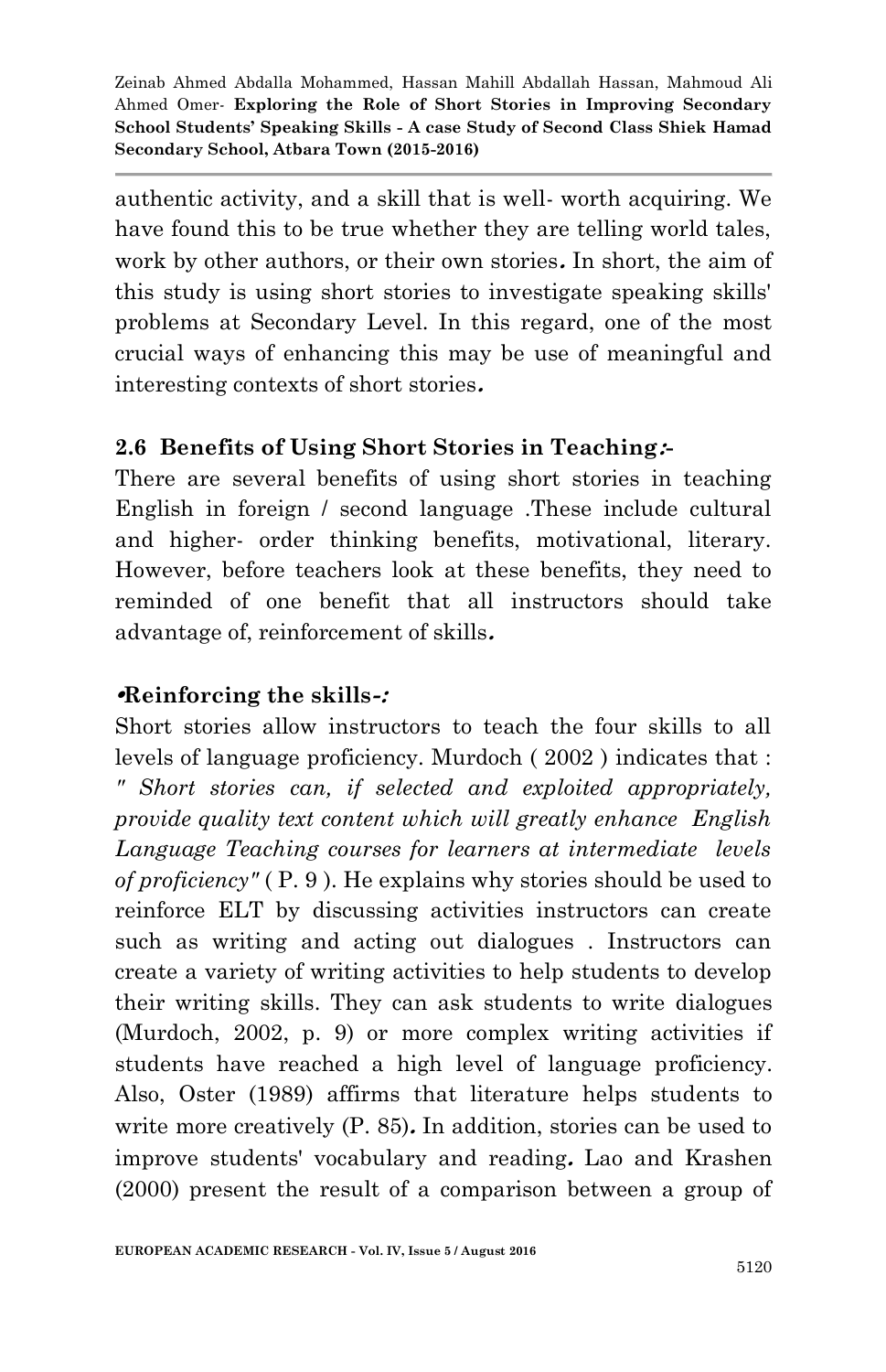students that read literary texts and a second group that read non- literary texts. The group who read literary texts showed improvement in vocabulary and in reading. According to Oster (1989,p. 85 ), high – intermediate and advanced students also benefit from literary texts. What they read gives them opportunity to come up with their own insights, helping them to speak the language in more imaginative way. They become more creative since they are faced with their own point of view, that / those of the main character (s) of the story and those of their peers .This thoughtful process leads to critical thinking . As Oster confirms, "Focusing on point of view in literature enlarges students' vision and fosters critical thinking by dramatizing the various ways , when students read they interact with the text. By interacting with the text, they interpret what they read. By interpret what they read, they can work toward speaking English more creatively**.**

**•Teaching Culture-:** Short stories are effective when teaching culture to EFL students. Short stories transmit the culture of the people about whom the stories were written. By learning about the culture, students learn about the past and present, and about people customs. Culture teaches students to understand and respects people differences. When using literary texts, instructors must be aware that culture for whom the text was written should be studied. As student face a new culture, they become more aware of their own culture. They start comparing their culture to the other culture to see whether they find similarities or differences between the two culture**.**

**•Introducing Literary Elements:-** Instructors can introduce literary elements with short stories. With beginning and low intermediate levels, instructors can teach simple elements,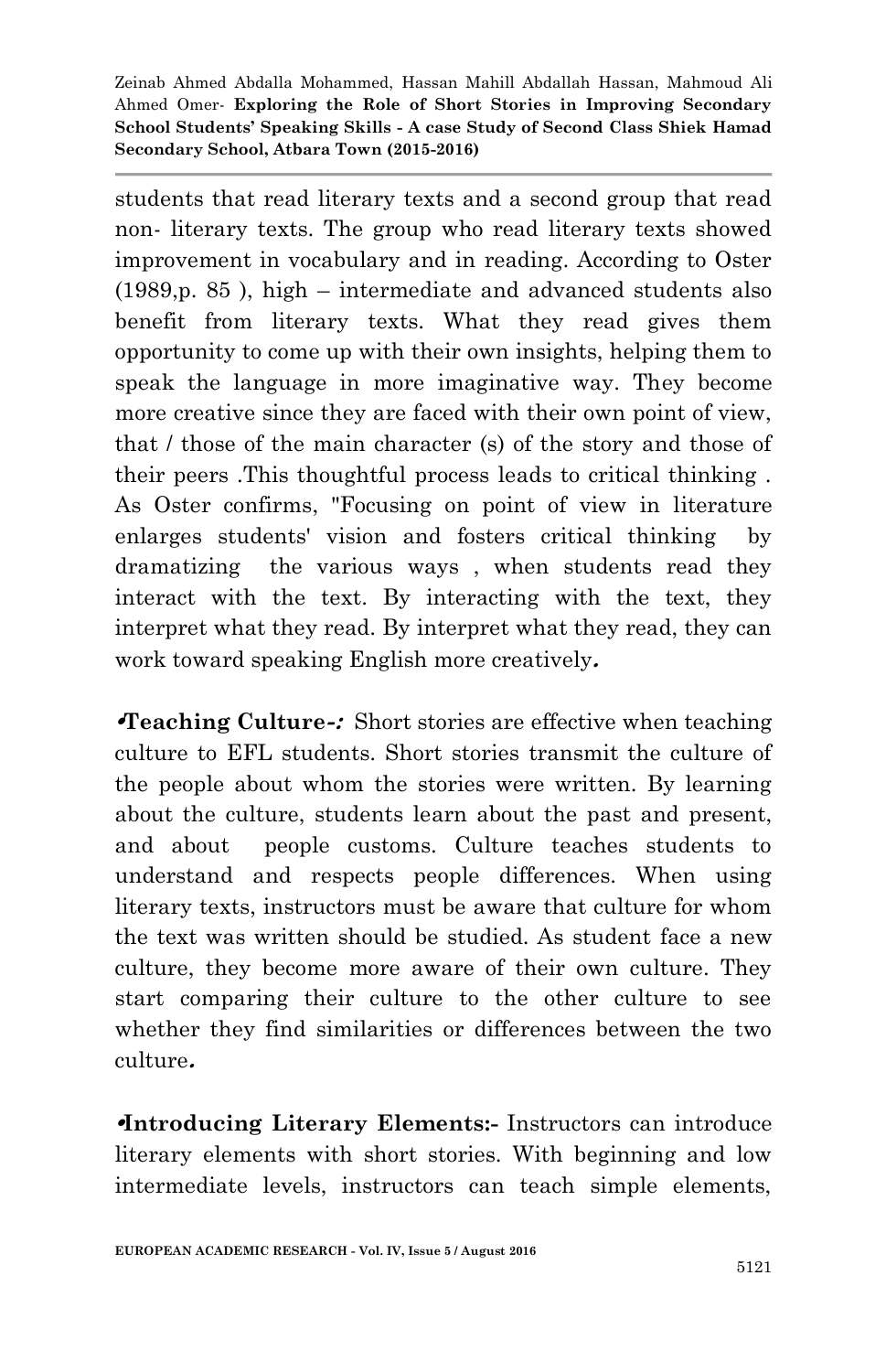such as character, setting and plot. The same and more complex elements, such as conflict, climax, resolution, etc., can be introduced with more advanced levels**.**

### **•Teaching Higher – order Thinking:-**

Of all the benefits of short stories, higher – order thinking is the most exciting one. High intermediate / advanced students can analyze what they read; therefore, they start thinking critically when they read stories. Young ( 1996 ) discusses the use of children's stories to introduce critical thinking to college students. He believes that "stories have two crucial advantages over traditional content …..[ First ] because they are entertaining, students' pervasive apprehension is reduced, and they learn from the beginning that critical thinking is natural, familiar, and sometimes even fun; second : the stories put issues of critical thinking in an easily remembered context" (90). Howie (1993) agrees with the use of short stories to teach critical thinking. He points out that instructors have the responsibility to help students to develop cognitive skills because everyone needs to " make judgments ,be decisive, come to conclusions, synthesize information, organize, evaluate, predict, and apply knowledge ". By reading and writing, students develop their critical thinking skills (p.24)**.**

**•Motivating Students:-** Since short stories usually have beginning, middle, and an end, they encourage students at all levels of language proficiency to continue reading them until the end to find out how the conflict is resolved. Elliott ( 1990 ), for example affirms that literature motivates advanced students and is " motivationally effective if students can genuinely engage with its thoughts and emotions appreciate its aesthetic qualities". (p.197). He stresses the importance of developing student response (individual and group levels) and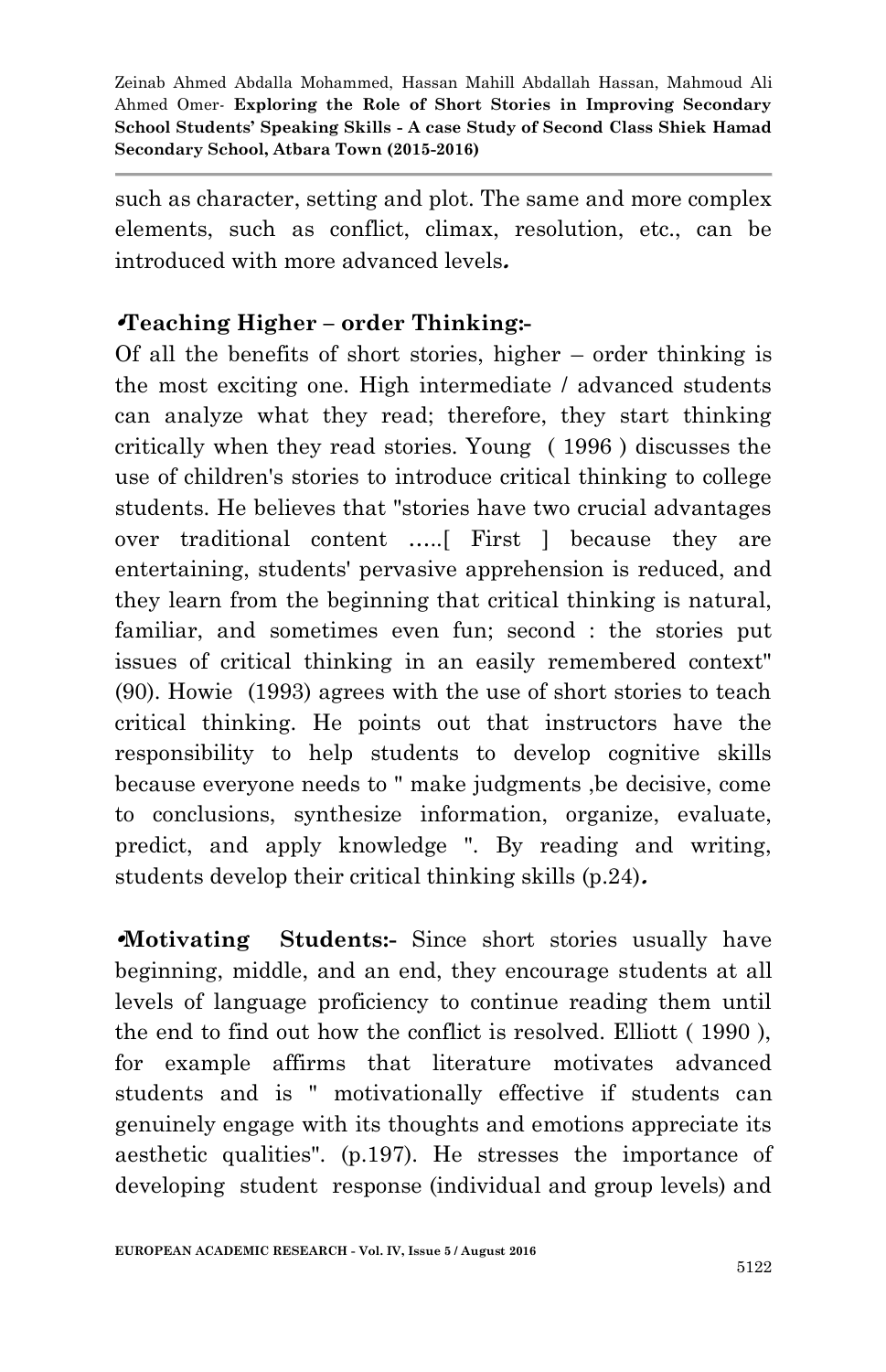competence in literature. In addition, one of the reasons Vandrick (1997) lists for using literature with students is that literature motivates students " to explore their feelings through experiencing those of others"(p.1). Using literature in teaching it is motivating . It is hold high status in many cultures and countries. For this reason, students can feel a real sense of achievements at understanding a piece of highly respected literature. Also, literature is often more interesting than the text found in course books. To choose stories according to students' preferences, stories should have various themes. Varieties of themes will offer different things to many individuals' interests and tastes . But the themes should be" consistent with the traditions that the learners are familiar with" ( Widdowson, 1983,p. 32 ) to avoid conflict**.**

## **2.7 The Influence of Using Short Story on English Speaking Proficiency:-**

In order to investigate the benefits of using short stories in education of speaking skill. Kayi ( 2006 ) showed storytelling improves speaking. Students can briefly summarize a tale or story they heard from someone beforehand, or they may create the story of their own life to tell their classmates. Thus storytelling fosters creative thinking. Sachin ( 2013 ) stated that *: " Literature is indeed very authentic tool to impart speaking skills. If we look at every poem, story or drama as a mini- lesson, we as language teachers can use these little jewels to teach the spoken language to the students effectively so that they can communicate with a variety of audience and use it for different purposes***."** According to ( Coski , Trudel & Vohs, 2010, ) the learners begin to build confidence in their speaking skills as result of the storytelling. In fact, storytelling helps learners to create oral language complication and may be an effective technique to help English language learners**.**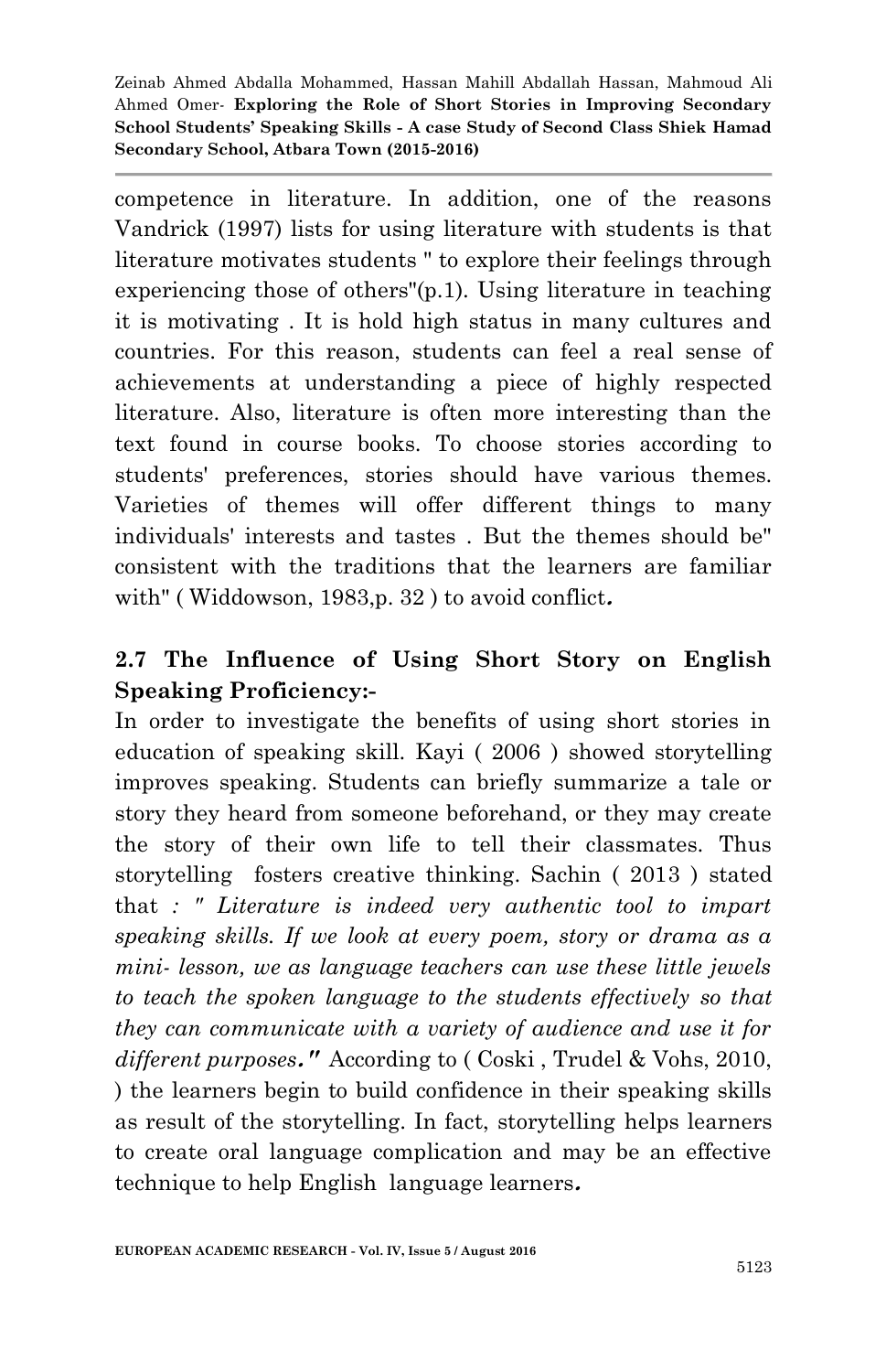Khatib et al. ( 2011 ) stated that for speaking purposes, the events in a poem, novel, or short story can be associated with the learners' own experience in real life. Such a practice paves the way for enjoyable topics for discussion in language classes. Having the students freely reflect on the events and having them critically comment is also effective for advancing speaking improvement**.**

According to Gorjian et al. ( 2011), the instruction of the cognitive strategy of oral summarizing of short stories did affect the pre- intermediate language learners' speaking skill. Short stories promote students' motivation and this makes them more interested in classroom participation while students who merely and conventionally read the texts especially true ones like documentary texts choose to sit passively on their seats. Seemingly, it isn't easy to stimulate these students to take part in classroom activities since they don't have information about it and they aren't interesting . Also, many, if not all, students enjoy reading stories at least for fun**.**

The technique of reading simplified short stories can enhance the learners' speaking skill. The result of their study also proved that being exposed to suitable literary texts has significant effect on EFL learners' listening skill. It showed that learners' speaking and listening ability in a second or foreign language can depend on their amount of exposure to written authentic or simplified literary texts like short stories**.**

### **SECTION THREE: PROCEDURES**

### **3.1 Research Method :**

(110) Secondary school students (second class) chosen from Al-Shiek Hamad secondary school for Girls – Atbara town. They divided into two groups:

a. Controlled group (55).

b. Experimental group (55).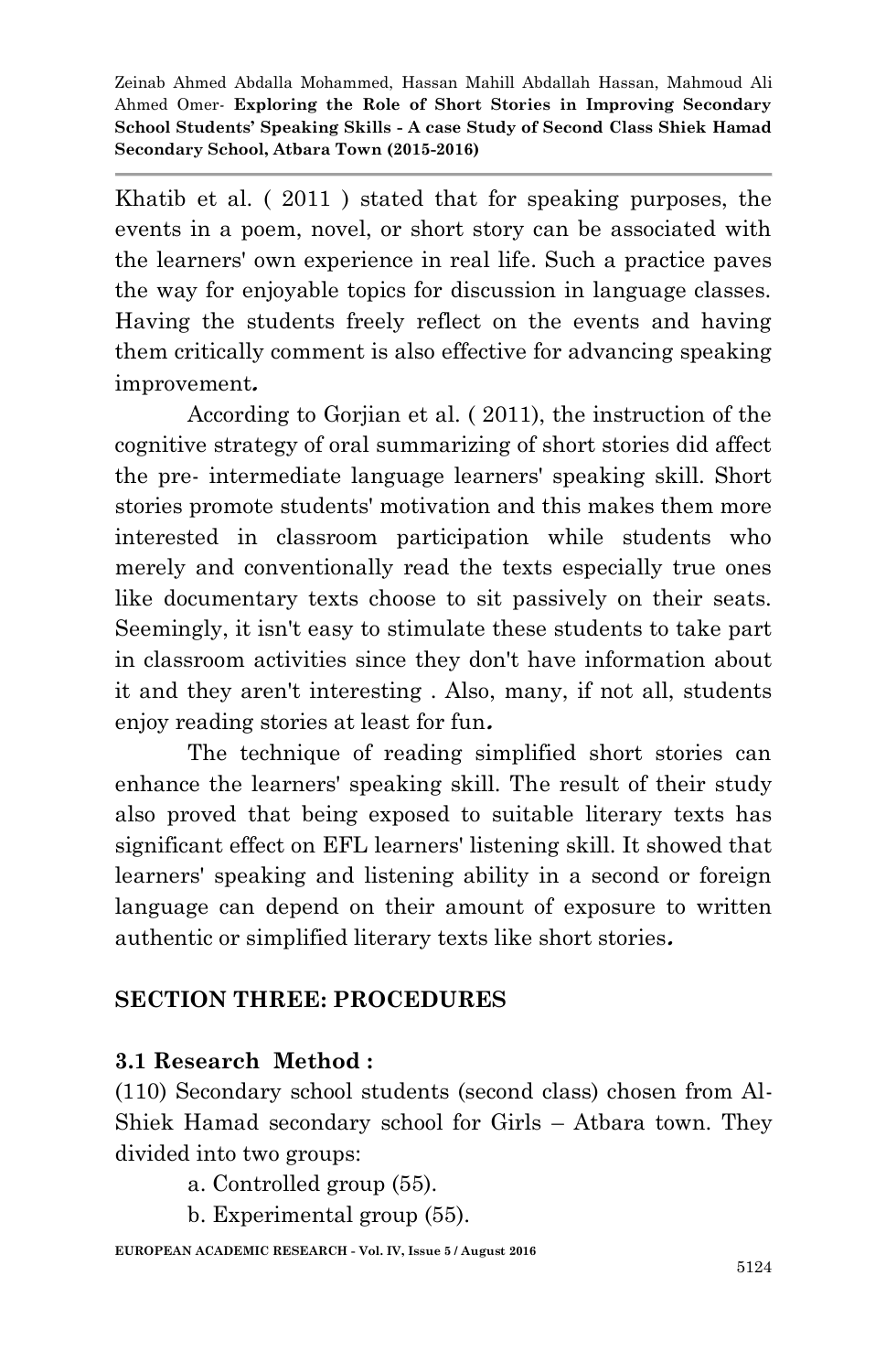The method carried in this study about implementing "Using of short stories technique" to teach about (15) short stories (for different Purposes) to experimental group while the absence of this technique on the controlled group.

Then to see the difference between the two groups by comparison through a pre-test and a post- test, analysis to the results and discussion was held.

### **3.2 Research Design:**

The research was designed to see how "Using of short stories technique" in teaching helps promoting creativity which is important in language teaching. Furthermore, teachers who adopt this technique want to help their students to become willing and able to use their limited amount of foreign language to tell stories so, through this technique the researcher thinks fluency and accuracy are achieved.

The study examined (110) second class students at Al-Shiek Hamad Secondary School for Girls- School Year (2015- 2016). They divided into two groups:

Controlled groups (55) and experimental group (55). Implementing about 15 short stories (for different purposes) taught by the researcher to experimental group while the absence of this techniques on the controlled group. Then to see the differences between the two groups by comparison through a pre-test and a post-test. The two groups should be similar. In other words the two groups should be identical in the level of education and age.

The Stories which taught by the researcher were:

- 1. Indian camp (By Ernest Hemindway).
- 2. Hills like White Elephants (By Ernest Hemindway).
- 3. A Canary for One (By Ernest Hemindway).

4. A Clean Well – Lighted Place (By Ernest Hemindway).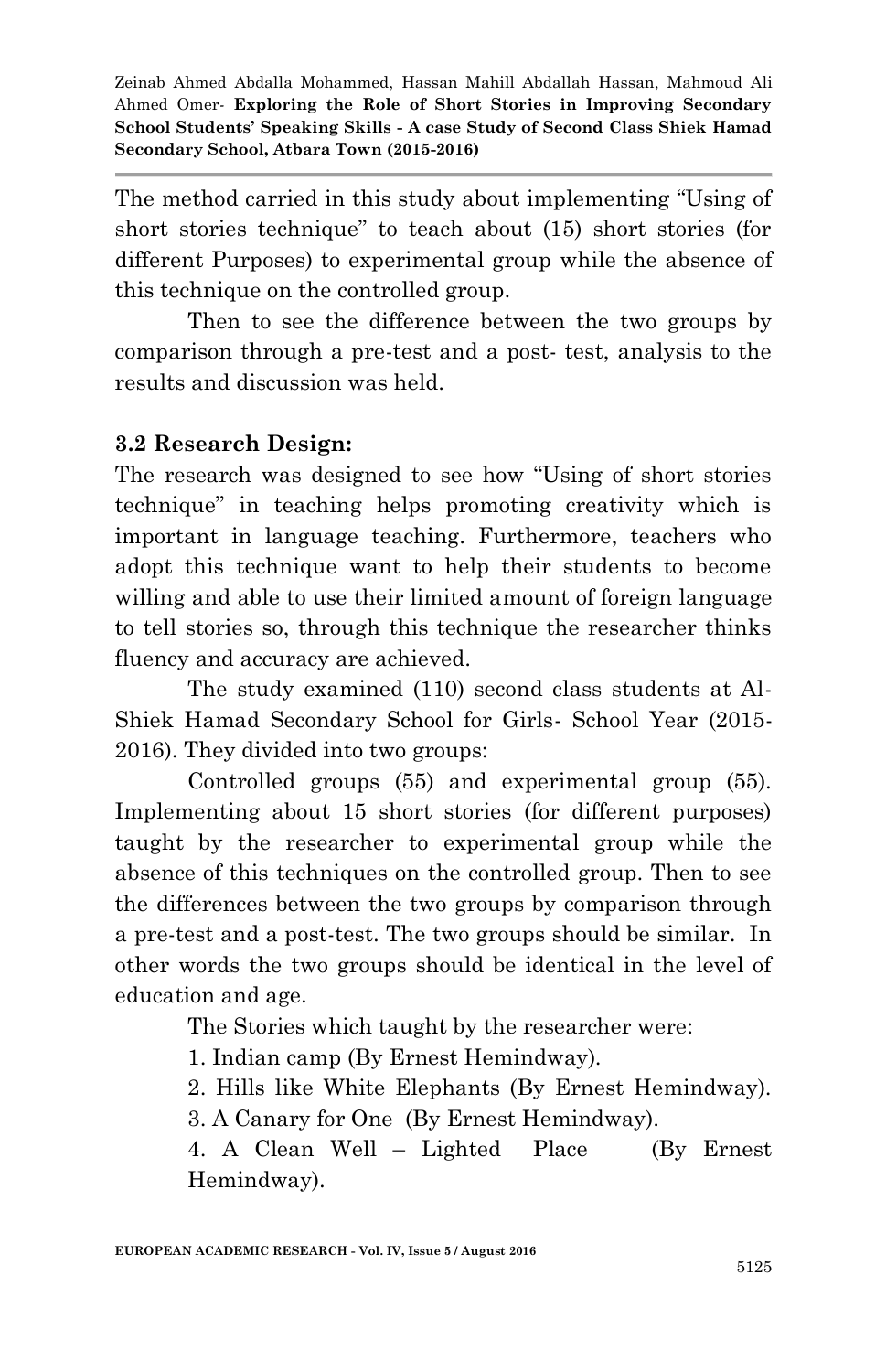> 5. Araby: (By James Joyce). 6. A Girl (By Lindsay Hunter).

> 7. A Handful of Dates (By Tayeb Saleh). 8. Can a Corn (By Jess Walter).

> 9. Graveyards (By Scott McClanahan). 10. Basslines (By Adam Wilson).

> 11. I like Looking at Pictures of Gwen Stefani (By Elizabeth Crane).

12. The Mountain Population Is Me (By Shane Jones).

13. The Beginning of the Summation of Our Dead (By Blake Butler).

**3.3 Research Population:** The research population for this study is represented in Sudanese Secondary School students (second class).

**3.4 Research Sample:** As for the research sample, it is the presented in second class secondary school students in Atbara town. The researcher needs two groups. One is to be the experimental group (55) and the other to be controlled group (55). Both groups should be similar. In this study the two groups are the second class secondary schools students.

**3.5 The Instrument of Data Collection:** For collecting data for this research, a pre-test and post-test consisting of different items was designed.

**3.6 Validity of the Test:** A test is considered to be valid if it tests what it is supposed to test (Harmer 2001,p.322). The students' test was approved by a committee selected from experts in the field of English Language Teaching. One of the expertis working as a manager in the field of English language teaching supervision in Atbara town-River Nile State. They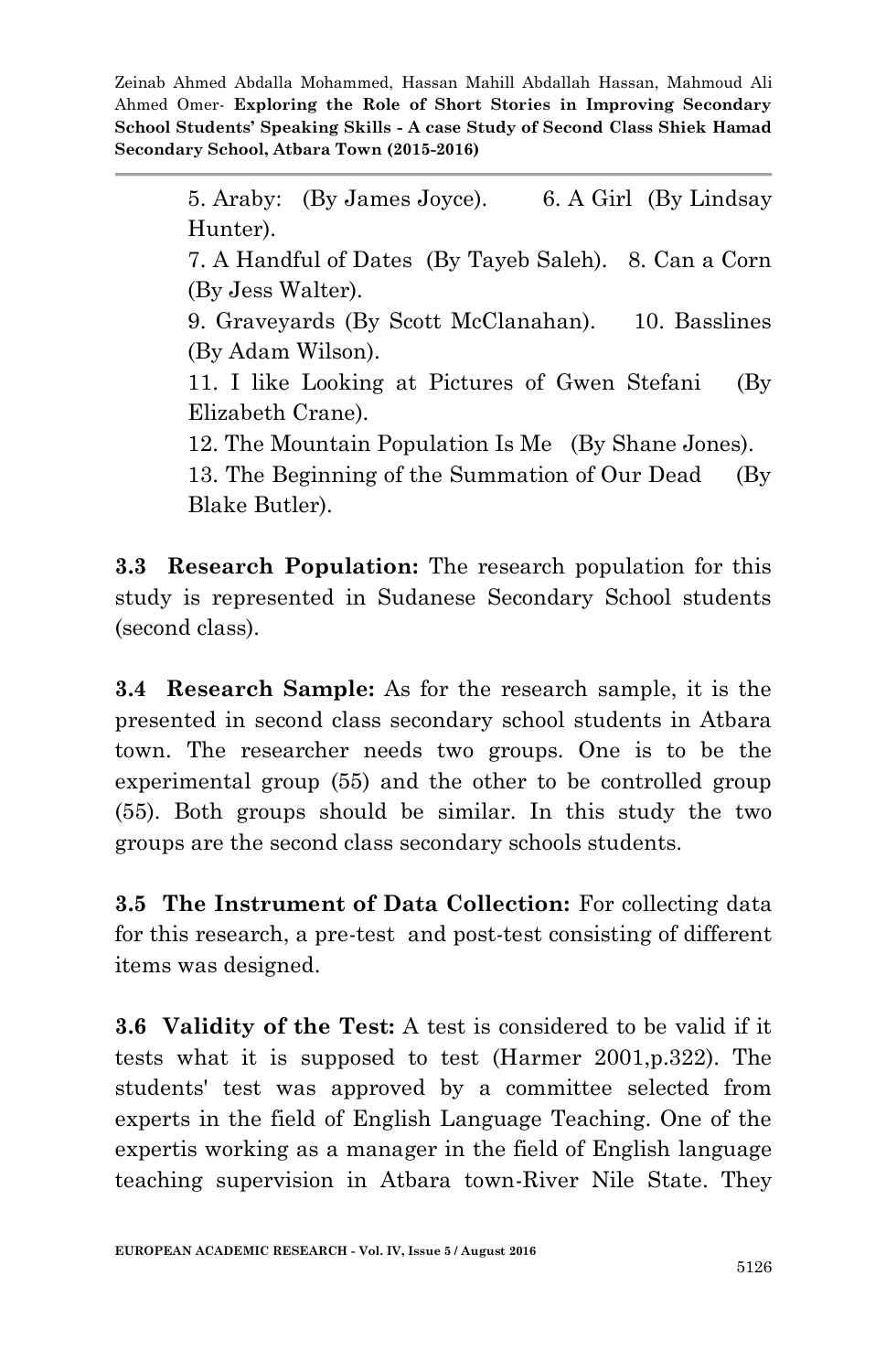have added their observations and recommending on some of the test questions.

**3.7 Test Reliability:** For checking the reliability of the test, the researcher used the pre-test and the post- test was done for a selected school in Atbara town (Al-ShiekHamad Secondary School for Girls) - school year (2015-2016).

(110) students were tested and retested again (pre-test and post-test).

SECTION FOUR: RESULTS, CONCLUSION, **RECOMMENDATIONS AND SUGGESTIONS:**

**4.1 Result Analysis:** After the application of "using of short stories technique" in teaching the experimental group obtained a percentage of 58.9% positive progress. While the controlled group obtained a percentage of 41.1% positive progress .

This result confirms the researcher hypotheses which: implementing " using of short stories technique " in teaching English helps to improve the standard of English language and the skills in English especially the speaking skills.This means that the "using of short stories technique" in teaching English was very successful and gave very good results which confirms the researcher's hypothesis in the study.

### **The Test is as the Following:-**

#### **Al-Sheikh Hamad Secondary School for Girls – Atbara Second Class (2015 – 2016)**

| Part One: Pronounce the following words: |              |             |        |
|------------------------------------------|--------------|-------------|--------|
| unwrapped                                | chew         | lantern     | timber |
| exhilarate                               | exhilaration | plague      | awful  |
| campaign                                 | incision     | anaesthetic | stern  |
| bother                                   | labour       | Operate     |        |

**Part Two: Read the following dialogue:**

**EUROPEAN ACADEMIC RESEARCH - Vol. IV, Issue 5 / August 2016**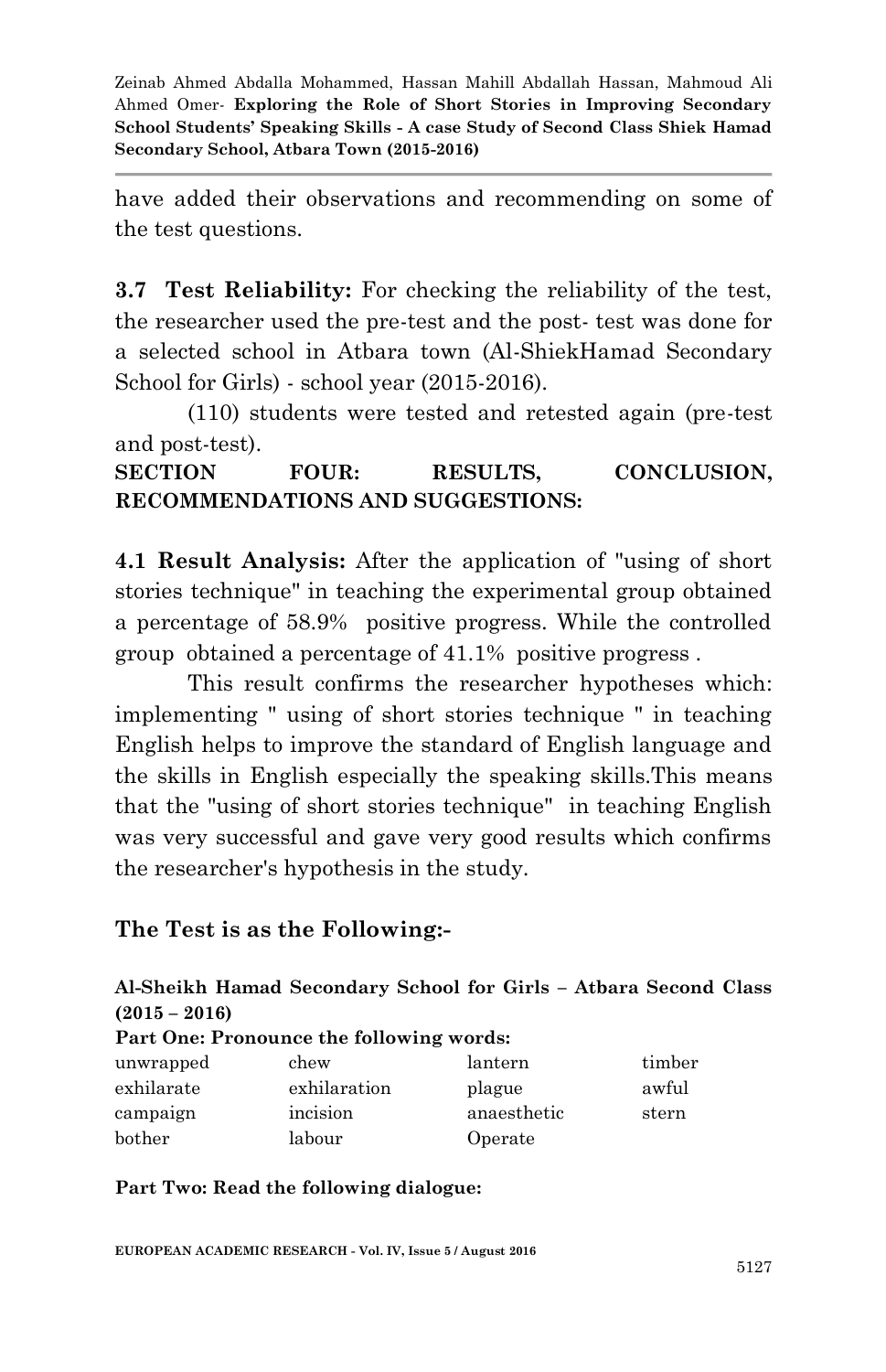"I'm terribly sorry I brought you along, Nickie," said his father, all his postoperative exhilaration gone. "It was an awful mess to put you through." "Do ladies always have such a hard time having babies?" Nick asked. "No, that was very, very exceptional." "Why did he kill himself, Daddy?" "I don't know, Nick. He couldn't stand things, I guess." "Do many men kill themselves, Daddy?" "Not very many, Nick." "Do many women?" "Hardly ever." "Don't they ever?" "Oh, yes. They do sometimes." "Daddy?" "Yes." "Where did Uncle George go?" "He'll turn up all right." "Is dying hard, Daddy?" "No, I think it's pretty easy, Nick. It all depends." They were seated in the boat, Nick in the stern, his father rowing. The sun

was coming up over the hills. A bass jumped, making a circle in the water. Nick trailed his hand in the water. It felt warm in the sharp chill of the morning.

In the early morning on the lake sitting in the stern of the boat with his father rowing, he felt quite sure that he would never die.

**The Test:** consists of two parts. Part one: to evaluate students' pronunciation.

Part two: to evaluate students' intonation, stress, fluency and accuracy. The test had been done orally by the researcher, for the two groups (pre-test and the post – test).

The figure (1) below, which has be resulted from the (SPSS) Statistical Package of Social Science shows that the correlation is significant at (0.01) level .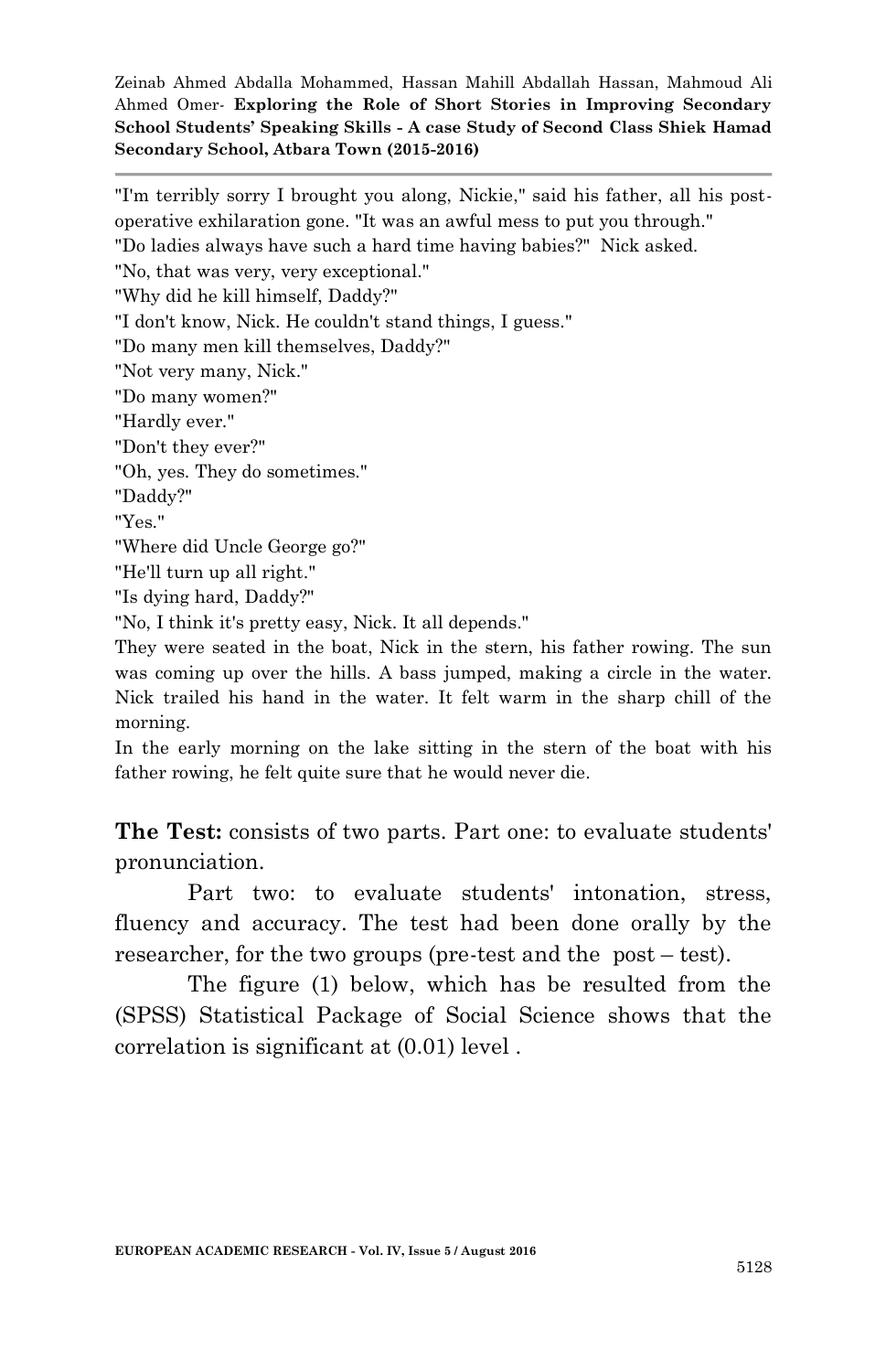

### **4.3 Conclusion:**

There are many different reasons for learning a language. As far as English language is concerned with class room situation: learning a language is compulsory part of their education so students motivation is the most important in the process of education because a strongly motivated students is in a far better position than a student who is not motivated. But both positively motivated students and those who do not have this motivation can be strongly affected by what happens in the classroom. To sum up: "using of short stories technique" keeps interest alive in the classroom. It entertains, informs and motivates students. Also, has factual and cultural values. It creates good, enjoyable environment and comfortable atmosphere inside the classroom. As the results of this experiment, "using of short stories technique " is an important factor of progress in this situation.

**4.2 Recommendation:** Based on the result of this study, the researcher recommends that:

There was more lecturing than practice in general. Hence, the teachers in the English department should reduce their dominant role inside the classroom in order to be motivators, controllers and facilitators. Therefore, they need to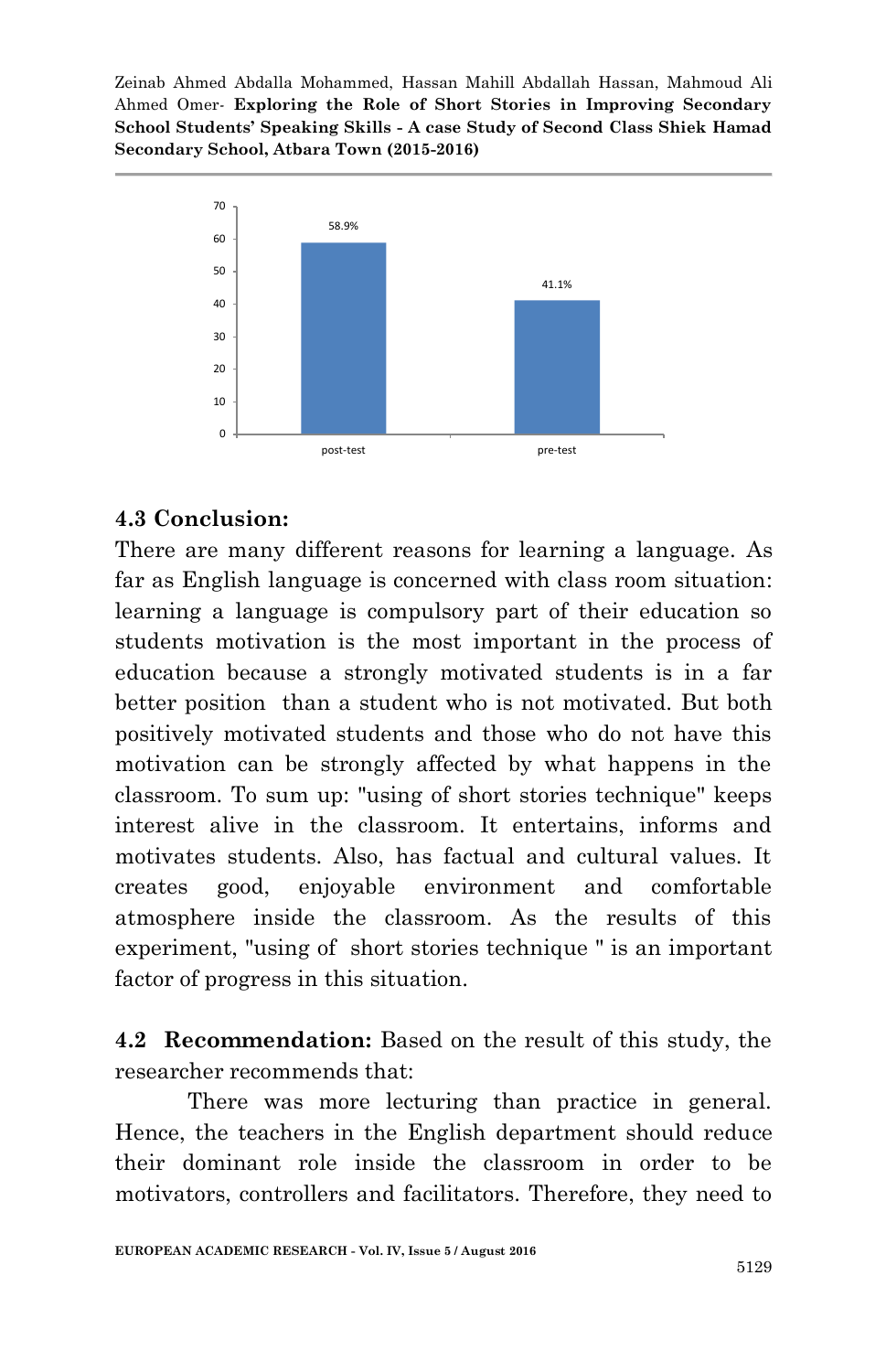be well trained. Further, it is very necessary to have a serious development for the teachers in order to increase their knowledge and awareness of what is going inside theclassroom and supply them with the modern strategies of teaching English literature and short stories. Therefore, it is important to conduct training sessions to the teachers of English literature and short stories, so that they become more skillful and creative.

### **4.4 Suggestion for future Studies:**

Knowledge represents all developments of person including history, culture, beliefs, traditions, customs, moralities and of course before of all these knowledge acquiring of the mother tongue. As it is confirmed in this study the "using of short stories technique" had a significance role in effecting and the improvement of teaching English language skills specially the speaking skills. The role of authentic materials taught through applying modern devices and techniques in developing and improving learners standards of proficiency and competence in the study of a foreign language. These stories were of different kind: tales, fairy tales, folktales, myth, legends, comedy, tragedy and stories of Romance, were applied in this study. The students were girls. These samples of girls liked these stories very much with all the differences in them. The researcher suggestion for future studies are to design a significance study to see what kind of stories would be more popular, easier, suitable and useful for students, both male and female.

### **BIBLIOGRAPHY:**

1. Andrew Wright, Story Telling with Children , resource book for teachers, Oxford University Press , 1997.